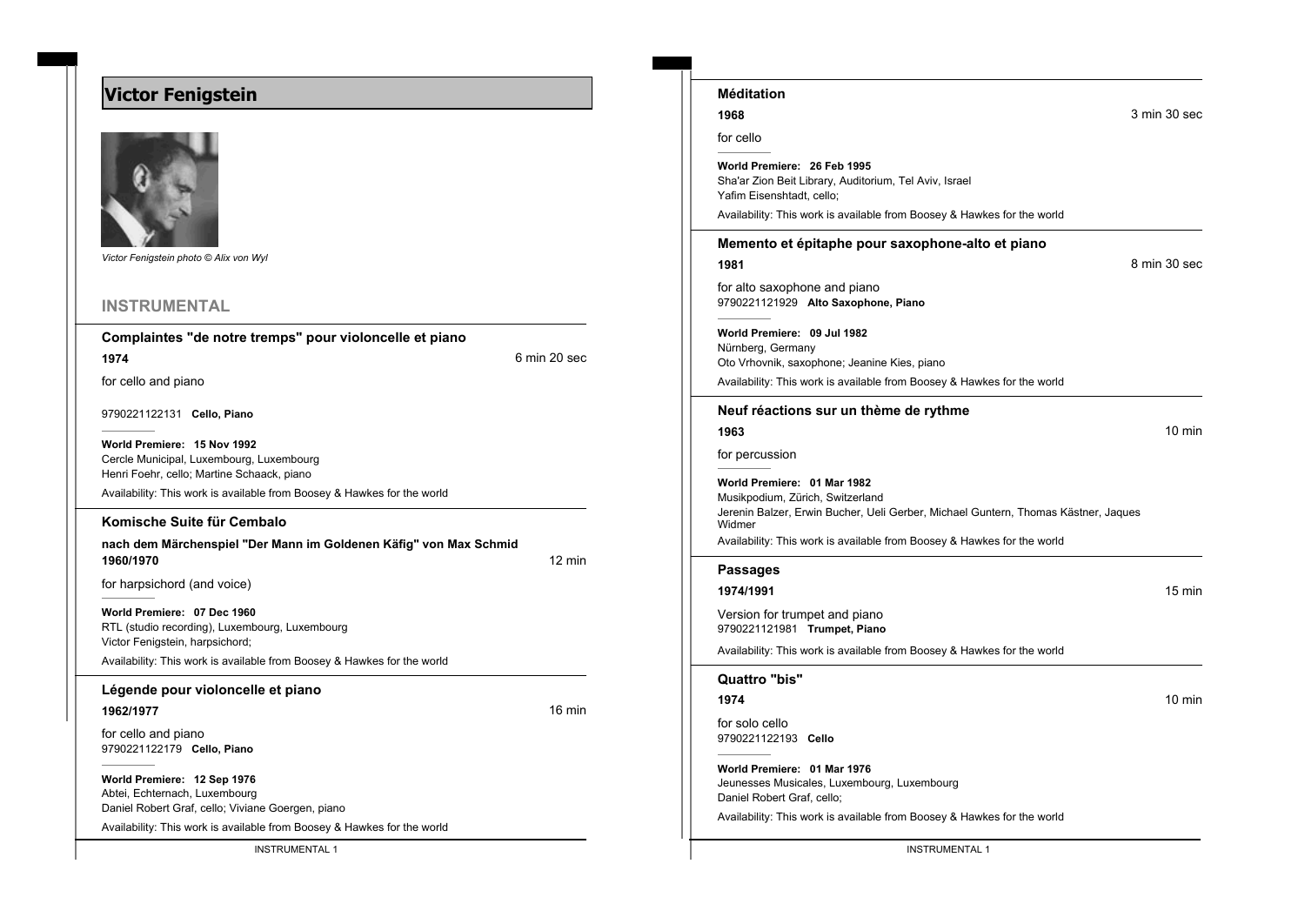| Some Proposals to a Solo Flute                                          |               |
|-------------------------------------------------------------------------|---------------|
| 1974                                                                    | 11 min 20 sec |
| for solo flute<br>9790221122209 Flute                                   |               |
| Availability: This work is available from Boosey & Hawkes for the world |               |
| Trois esquisses juives                                                  |               |
| 1964/1994                                                               | 8 min         |
| Version for horn and piano                                              |               |
| Availability: This work is available from Boosey & Hawkes for the world |               |
| Trois esquisses juives                                                  |               |
| 1964/1994                                                               | 8 min         |
| Version for trumpet and piano                                           |               |
| Availability: This work is available from Boosey & Hawkes for the world |               |
| Trois esquisses juives                                                  |               |
| 1964/1994                                                               | 8 min         |
| Version for tenor trombone and piano                                    |               |
| Availability: This work is available from Boosey & Hawkes for the world |               |
| Trois esquisses juives                                                  |               |
| 1964                                                                    | 8 min         |
| for double bass and piano                                               |               |
| Availability: This work is available from Boosey & Hawkes for the world |               |
| Trois esquisses juives                                                  |               |
| 1964/1994                                                               | 8 min         |
| Version for violin and piano                                            |               |
| Availability: This work is available from Boosey & Hawkes for the world |               |
| Trois esquisses juives                                                  |               |
| 1964/1994                                                               | 8 min         |
| Version for viola and piano                                             |               |
| Availability: This work is available from Boosey & Hawkes for the world |               |
| Trois esquisses juives                                                  |               |
| 1964/1994                                                               | 8 min         |
| Version for cello and piano                                             |               |
| Availability: This work is available from Boosey & Hawkes for the world |               |
|                                                                         |               |

| <b>Trois esquisses juives</b><br>1964/1994                                                                                                                                                                                                                                                                                          | 8 min |
|-------------------------------------------------------------------------------------------------------------------------------------------------------------------------------------------------------------------------------------------------------------------------------------------------------------------------------------|-------|
| Version for flute and piano<br>Availability: This work is available from Boosey & Hawkes for the world                                                                                                                                                                                                                              |       |
| Trois esquisses juives<br>1964/1994<br>Version for oboe and piano<br>Availability: This work is available from Boosey & Hawkes for the world                                                                                                                                                                                        | 8 min |
| Trois esquisses juives<br>1964/1994<br>Version for clarinet and piano                                                                                                                                                                                                                                                               | 8 min |
| World Premiere: 05 Jan 1997<br>Château de Bourglinster, Luxembourg, Luxembourg<br>Saantwana Lentz, clarinet; Mary E. Drews, piano<br>Availability: This work is available from Boosey & Hawkes for the world                                                                                                                        |       |
| <b>Two Pieces</b><br>1978/1991<br>Version for flute and piano<br>Availability: This work is available from Boosey & Hawkes for the world                                                                                                                                                                                            | 7 min |
| <b>Two Pieces</b><br>1978/1992<br>Version for violin (or alto saxophone) and piano<br>Availability: This work is available from Boosey & Hawkes for the world                                                                                                                                                                       | 7 min |
| <b>Vier Rufspiele</b><br>1974/1991<br>for flute (or soprano/alto saxophone) and piano<br>9790221121912 Flute, Piano<br>World Premiere: 21 Feb 1977<br>Musiksaal des Stadthauses, Zürich, Switzerland<br>Alexandre Magnin, flute; Christian Spring, piano<br>Availability: This work is available from Boosey & Hawkes for the world | 7 min |
|                                                                                                                                                                                                                                                                                                                                     |       |

INSTRUMENTAL 2 INSTRUMENTAL 2